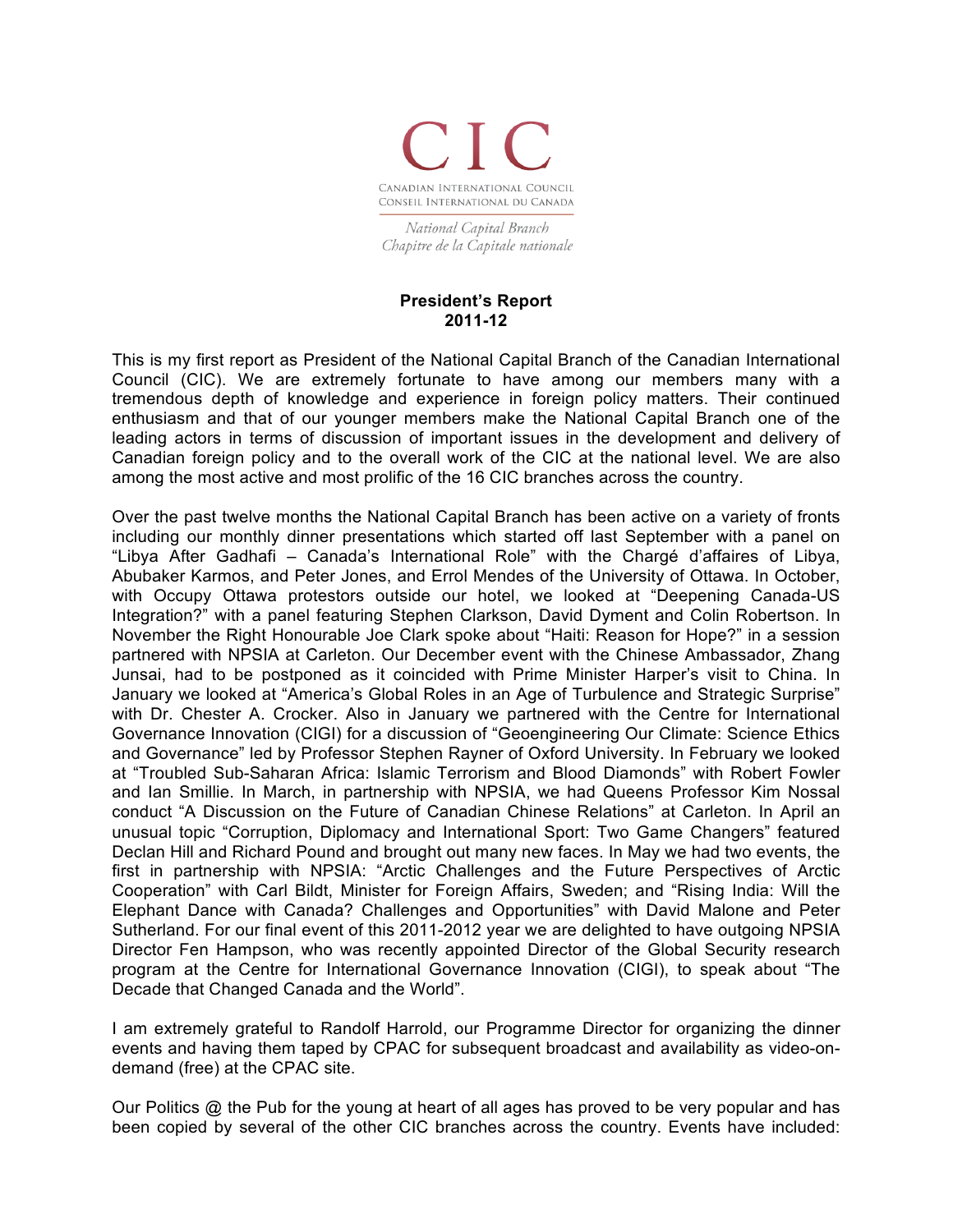"Canada's Role in the Americas" with Carlo Dade and Sam Boutziouvis in August 2011; "Canada and Sub-Saharan Africa – Trade, Aid and Future Opportunities" in November 2011; "Under the Radar Issues" with Paul Wells, Lt Gen (retd.) Andrew Leslie, Philippe Lagassé in January 2012; "Perspectives on the Euro Crisis" with German Ambassador Dr. Georg Witschel, Italian Ambassador Andrea Melon, Mrs. Corin Robertson, British Deputy High Commissioner, and Mr. Giovanni Di Girolamo, Head of Political Section and Chargé D'affaires, European Commission to Canada; "What 70 Years of Canada-Russia Relations Mean for the Future" with three former Canadian Ambassadors to Russia: Ralph Lysyshyn, Christopher Westdal, Rodney Irwin and Carleton Professor Piotr Dutkiewicz In March 2012; and "Discuss the Impact of Budget 2012 on Canada's Foreign Service" with Ron Cochrane and Tim Edwards in earlier this month.

I am grateful to Anne Rimmer and her Young Professionals group for organizing these events. Anne also organized Career Nights at the University of Ottawa and the Norman Paterson School of International Affairs at Carleton. These involved a series of 8 panel discussions and a follow-up reception for students to give them the chance to learn about potential career paths in their field. The professionals participating in those events have experience working at the Department of Foreign Affairs and International Trade (DFAIT), the Department of National Defence, Export Development Canada (EDC), the International Development Research Centre (IDRC), and the Canadian Council of Chief Executives. Both events were sold out with waiting lists.

Our three Study Groups: Africa (Paul Hitschfeld), Latin America and the Caribbean (Ken Johnston) and the Middle East (Peter Larson) remained active and in addition to their regular meetings, they held several meetings open to the wider NCB membership including a presentation by the Rt. Hon Joe Clark on Haiti and a discussion on Iran featuring former Canadian Ambassador John Mundy and Shimon Fogel, Chief Executive Officer of the Centre for Israel and Jewish Affairs. Efforts have been made to launch a new Study Group on Russia (Brandon Deuville) and a new Study Group on China (Craig Wilson) will be launched shortly. With the chair of the MESG, Peter Larson, I was able to facilitate a meeting over lunch between Mr. Shimon Fogel and Mr. Said Hamad, the Ambassador of Palestine to Canada.

The CIC Ottawa Foreign Policy Initiative, a project of the National Capital Branch, continues to flourish under the able co-chairmanship of Gerald Wright and Craig Hunter. The mission of the initiative is to bring together senior members of the Public Service of Canada who shoulder international responsibilities with experts from the policy community outside government in order to analyse major foreign policy issues confronting Canada, forecast opportunities and challenges in the medium term, and assess the direction and effectiveness of policies in that context. On October 5, 2011, the Foreign Policy Initiative partnered with the Munk-Gordon Arctic Security Program to host a by invitation seminar in Ottawa, entitled "Interests and Roles of Non-Arctic States in the Arctic". This seminar was the seventh in a series. Documents related to this seminar and previous ones can be found at:

www.opencanada.org/features/interests-and-roles-of-non-arctic-states-in-the-arctic/

Planning is underway for three more seminars: Challenges in Southeast Asia, U.S. Foreign Policy, and the Financial Crisis and the Future of the European Union.

In March I met at his request with Mr. Kambiz Sheikh-Hassani, Chargé d'affaires of Iran to exchange views on developments in his country.

In late May several members of the NCB Board, including two of our student members, met with Ambassador Lu Shumin, Vice President of Chinese People's Institute of Foreign Affairs (CPIFA), who is also a former Chinese Ambassador to Canada at his request to explore future co-operation.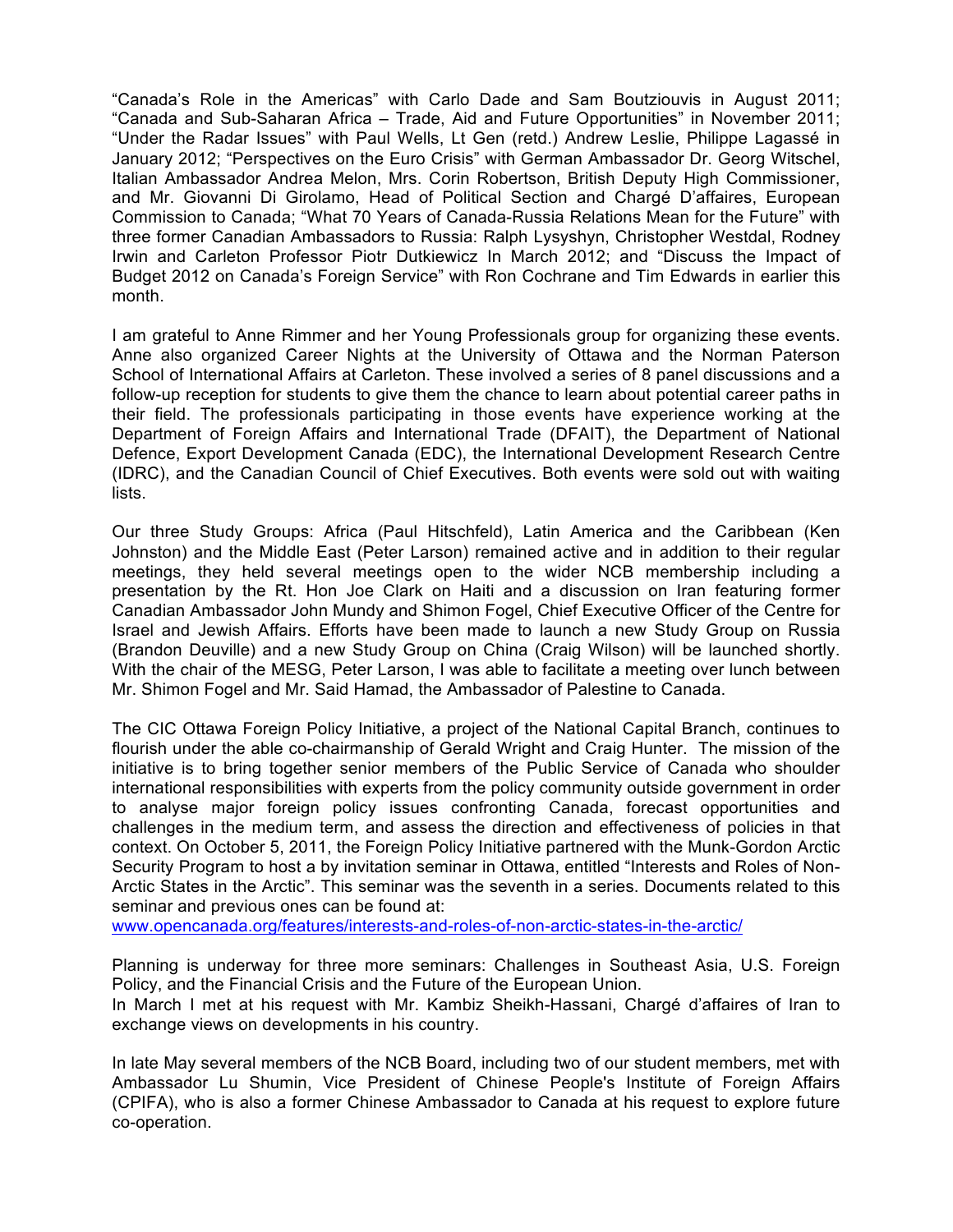Board member David Dyment has been chairing a group to organize a one day conference on China for November 2012. More details will be forthcoming shortly.

Anne Rimmer was also able to engage some of her young technologically literate members to set up the NCB on Facebook and Twitter. Nigel King started to do this and then went to Toronto where he is helping the National office and other branches develop their Social Media capabilities.

One of my top priorities in my first year was to secure a new IDRC three-year grant to enable us to carry out some important research by the Foreign Policy Initiative and the Study Groups that we couldn't do otherwise. Many thanks to Gerald Wright and Craig Hunter for doing much of the spade work and especially to Craig for his work in finalizing the report on the use of our first IDRC grant. Cristina Warren was also helpful in putting the final proposal together and it was approved in March 2012 and runs until March 2015. One of the things we undertook to try in our IDRC grant application was to develop ties with the francophone post-secondary institutions in Gatineau. This has not yet been realized but we hope to make progress this fall. Many thanks to the IDRC for their continued support for our endeavours.

I should also mention the work of the CIC National office which is now located at the Munk Centre at the University of Toronto. As you are aware the Canadian International Council (CIC) is a non-partisan, nationwide foreign policy council established to strengthen Canada's foreign policy. It promotes dialogue and research on international affairs issues through a national network that crosses academic disciplines, policy areas and economic sectors. Its 16 branches across the country hold events to prompt citizen interest and engagement with international issues.

The CIC holds an annual gala dinner in Toronto in November at which it awards its Globalist of the Year Award. The 2011 recipient was Naguib Sawiris, an Egyptian billionaire who supported the Arab Spring in his country. All Branch Presidents are invited to attend this event, which I did.

The CIC now features a digital media platform—http://www.opencanada.org—that aims to bring the best work being done on global affairs into the Canadian conversation. I would strongly encourage those of you who have not done so to consult the site on a regular basis as the source of many interesting commentaries and points of view on Canadian foreign policy issues.

Our National President is Jennifer Jeffs and she holds regular teleconferences with the 16 branch presidents to keep us up to date on the activities of the National Office. Branch Presidents also met in Ottawa in November 2011 on the eve of the launch of the 2011 CIC major research project the International Intellectual Property (IP) project, which addressed Canada's position in the international intellectual property regime, and its relevance to Canadian competitiveness and innovation. The project was co-directed by Jennifer Jeffs, CIC President, and Karen Mazurkewich, a business journalist and former *Wall Street Journal* foreign correspondent. The final report "Rights and Rents" can be downloaded at the CIC web-site (http://www.opencanada.org).

The major CIC research project for this year is The Natural Resources and Foreign Policy Project which tackles one of the most important questions facing Canadians: How can we be smart about developing our abundant energy, mineral and forest resources? The voracious appetite of emerging economies for natural resources presents Canada with some key foreign policy challenges in the coming years.

The project is co-directed by Jennifer Jeffs, CIC President, and Madelaine Drohan, Canada's correspondent for *The Economist*.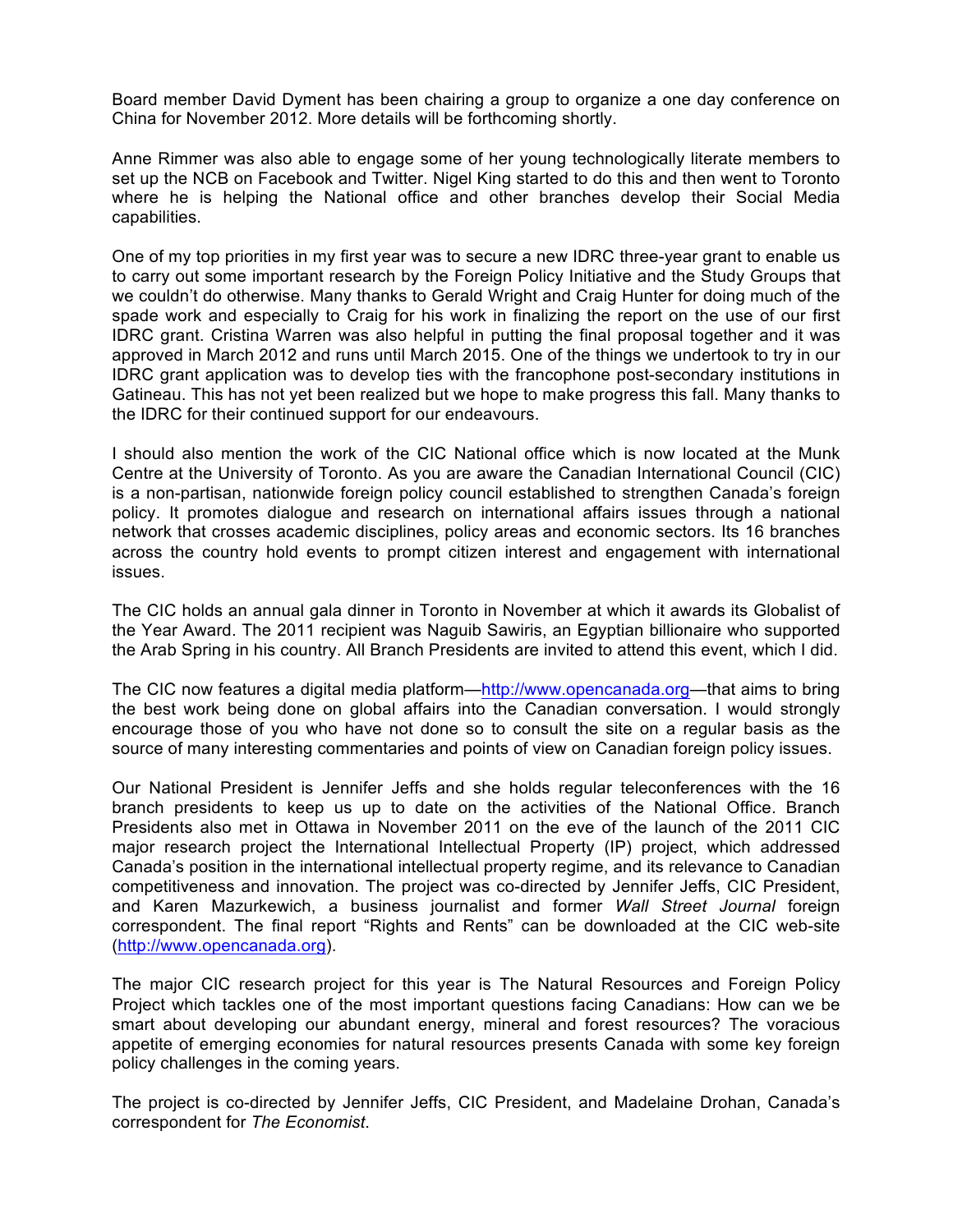The CIC National office is inviting individuals and institutions to contribute their research and commentary to our Natural Resources and Foreign Policy Project. The CIC welcomes submissions of reports, papers and essays that respond to the project's fundamental question: How can Canadians be smart about developing our abundant energy, mineral and forest resources? More specifically, contributors are invited to consider the following topics: Aid, Environment, Federal-provincial cooperation and economic adjustment, Geopolitics, Innovation, Trade and investment, Send submissions of at least 600 words to njoseph@opencanada.org.

All CIC members who have an e-mail address should now be receiving electronically the CIC's "Weekly Dispatch".

I want to thank this year's Nominating Committee for their time and efforts to replace some of the Board and Executive whose terms have expired. Normally the chair of the committee is the immediate past president, however Colin Robertson was not able to do that this year because of a serious problem with his one good eye. Last week he underwent further surgery and hopefully his sight will be restored. Vicken Koundakjian chaired the Nominating Committee ably assisted by Craig Hunter and Lisa Huang.

I also want to thank all members of the Board and Executive for their support and assistance on behalf of the NCB, especially the two Vice Presidents: Anne Rimmer and Serge April, the Programme Director Randolf Harrold, the Treasurer, Martin Saidla, our Secretary Jackie Côté, our Communications Director Cherie Dawn, and our other Board members Anne-Marie Doyle, David Dyment, George Jacoby, Ken Johnston, Hamid Jorjani, David Lee, Carole Nap, Chris Tan, Dwayne Wright, Craig Hunter, Vicken Koundakjian, and our two student representatives Daniel-Guillaume Stringer and Chris Blackmore.

In terms of our administrative team: Sandy McCoy continues to provide excellent administrative support, and Cristina Warren is our indispensable programs manager.

The emphasis which we have put on encouraging younger members is showing up in the statistics for our Membership. Our student membership has grown from 40 in May 2009 to 102 in May 2012. Our Young Professional membership has grown from 24 in May 2009 to 56 in May 2012. However these very welcome developments have been offset by a marked decline in our regular membership from 291 in May 2009 to 187 in May 2012. The decline has been steady: 254 in May 2010, 210 in May 2011 and now 187 in May 2012. Such a trend is worrying as among other things it reduces our revenue base significantly. The new Board will have to try to identify the reasons for this decline in regular membership and engage in an active recruitment campaign to bring in new regular members or bring back some of those who have let their membership lapse. I would welcome your comments on this matter as well as suggestions for speakers/panellists for our fall and winter programme.

I look forward to the coming 2012-2013 year which promises to continue to deliver an exciting programme of events for all of our members.

John Noble President National Capital Branch Canadian International Council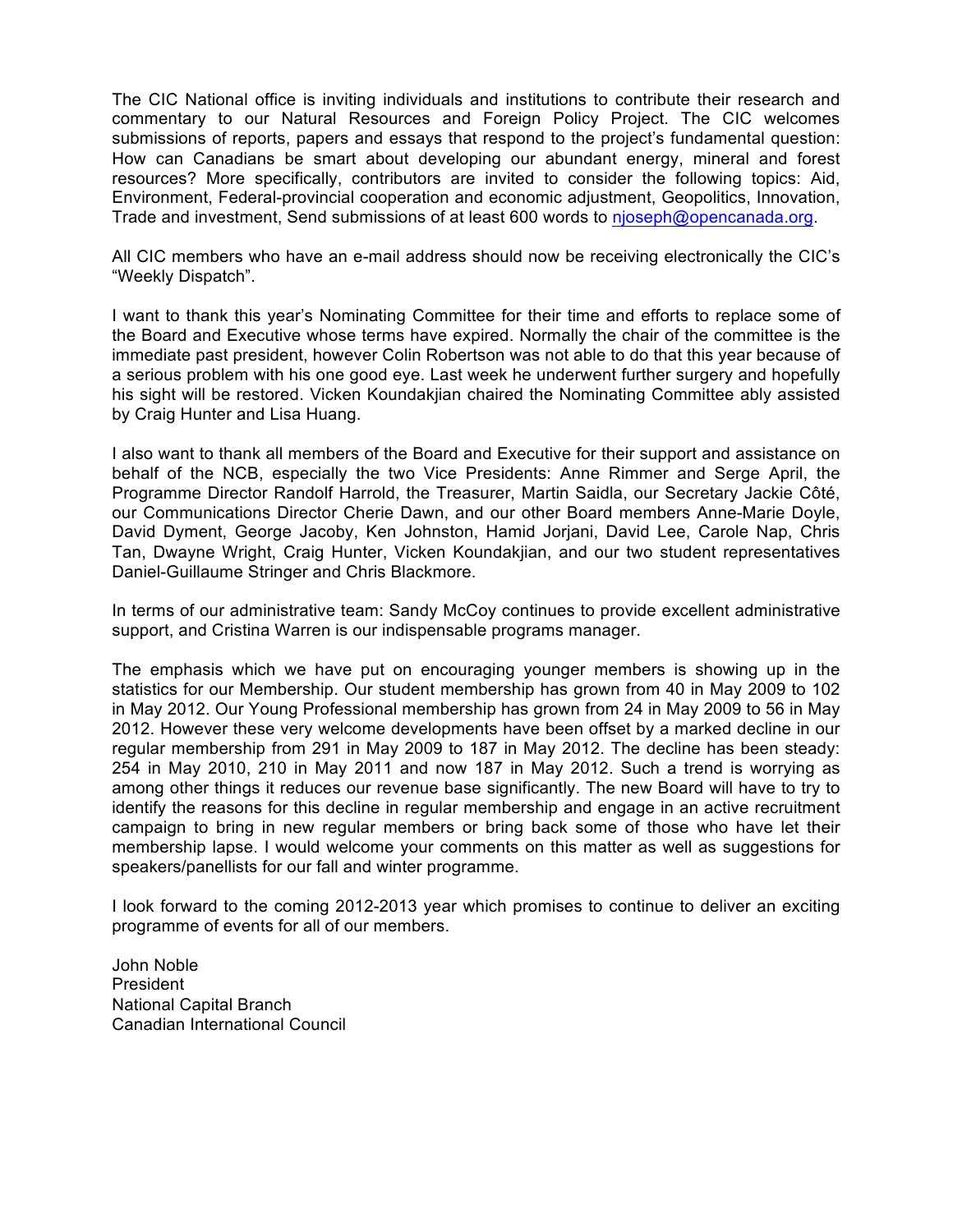

National Capital Branch Chapitre de la Capitale nationale

## **Rapport du président 2011-12**

C'est le premier rapport que je vous présente à titre de président du Chapitre de la Capitale nationale du Conseil international du Canada (CIC). Permettez-moi de souligner, pour commencer, la chance que nous avons de compter parmi nos membres un grand nombre d'éminents spécialistes des questions de politique étrangère. Leur enthousiasme infatigable et celui des membres plus jeunes font du Chapitre de la capitale nationale un intervenant remarqué dans les discussions qui portent sur l'élaboration et l'application de la politique étrangère du Canada, et dans les activités du CIC au niveau national. Nous sommes l'un des chapitres les plus actifs et les plus prolifiques des 16 chapitres du CIC, au Canada.

Au cours des 12 derniers mois, le Chapitre de la capitale nationale a organisé toutes sortes d'activités, notamment des dîners-causeries mensuels, dont le premier, en septembre dernier, avait pour thème « la Libye après Kadhafi – le rôle international du Canada », et s'est déroulé en présence d'Abubaker Karmos, chargé d'affaires de la Libye, et de Peter Jones et Errol Mendes, de l'Université d'Ottawa. En octobre, malgré les « indignés » d'Ottawa qui manifestaient devant notre hôtel, nous avons discuté d'une plus grande intégration entre le Canada et les États-Unis, avec un groupe de spécialistes comprenant Stéphane Clarkson, David Dyment et Colin Robertson. En novembre, le très honorable Joe Clark a prononcé une conférence sur Haïti, au cours d'une rencontre organisée en partenariat avec la NPSIA, à l'Université Carleton. En décembre, la rencontre que nous avions prévue avec l'ambassadeur de Chine, Zhang Junsai, a dû être annulée en raison de la visite, au même moment, du premier ministre Harper en Chine. En janvier, nous avons discuté du rôle global de l'Amérique en cette époque de soubresauts et d'imprévus stratégiques, avec la participation de Chester A. Crocker. Toujours en janvier, nous avons organisé, en collaboration avec le Centre for International Governance Innovation (CIGI), une discussion sur la géo-ingénierie du climat : l'éthique et la gouvernance scientifique, sous la houlette du professeur Stephen Rayner, de l'Université d'Oxford. En février, nous avons abordé la question de l'Afrique subsaharienne, avec le terrorisme islamique et les diamants de sang, en présence de Robert Fowler et de Ian Smillie. En mars, nous avons organisé, en collaboration avec la NPSIA, à l'Université Carleton, un débat animé par Kim Nossal, professeur à Queen's, sur l'avenir des relations entre le Canada et la Chine. En avril, le thème que nous avons retenu était pour le moins inhabituel puisqu'il portait sur la corruption, la diplomatie et le sport international ; le débat, qui s'est déroulé en présence de deux vrais réformateurs, Declan Hill et Richard Pound, a attiré un grand nombre de nouveaux participants. En mai, nous avons organisé deux débats, dont le premier, organisé en partenariat avec la NPSIA, portait sur les défis de l'Arctique et l'avenir de la coopération dans l'Arctique, avec la participation de Carl Bildt, ministre suédois des Affaires étrangères ; le deuxième débat portait sur l'émergence de l'Inde et la coopération entre ce pays et le Canada, en présence de David Malone et de Peter Sutherland. Pour notre dernière conférence de l'année 2011-2012, nous avons le grand plaisir de recevoir l'ancien directeur de la NPSIA, Fen Hampson, qui a récemment été nommé directeur du programme de recherche sur la sécurité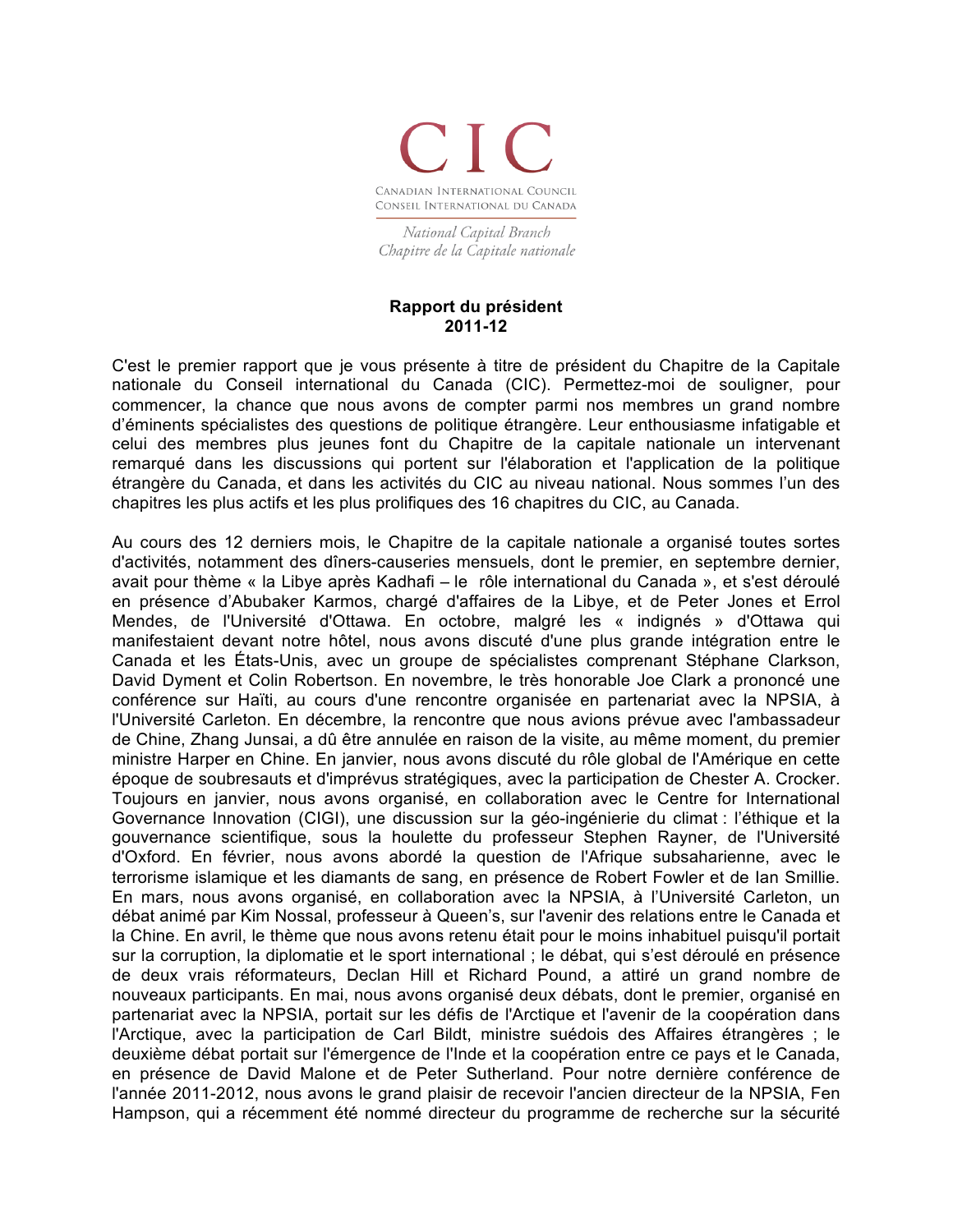mondiale, au Centre for International Governance Innovation (CIGI), qui viendra nous parler de la décennie qui a changé le Canada et la planète tout entière.

Je tiens à remercier tout particulièrement Randolf Harrold, notre directeur de programmes, d'organiser ces dîners-causeries et de les faire enregistrer par CPAC, afin qu'ils puissent être rediffusés ou visionnés en vidéos-sur-demande (gratuit) sur le site de CPAC.

Notre série *La politique au pub*, pour les jeunes et les moins jeunes, est un véritable succès, à telle enseigne qu'elle a été reprise par plusieurs chapitres du CIC, ailleurs au Canada. On y a notamment discuté du rôle du Canada dans les Amériques, avec Carlo Dade et Sam Boutziouvis, en août 2011 ; des perspectives commerciales et humanitaires entre le Canada et l'Afrique subsaharienne, en novembre 2011 ; des forces armées canadiennes, avec Paul Wells, le lgén (à la retraite) Andrew Leslie et Philippe Lagassé, en janvier 2012 ; de la crise de l'euro, avec l'ambassadeur allemand Georg Witschel, l'ambassadeur italien Andrea Melon, le hautcommissaire adjoint britannique, Mme Corin Robertson, et M. Giovanni Di Girolamo, chef de la section politique et chargé d'affaires à la délégation européenne au Canada ; de l'avenir des relations Canada-Russie après 70 ans, en présence de trois anciens ambassadeurs du Canada en Russie : Ralph Lysyshyn, Christopher Westdal et Rodney Irwin, ainsi que le professeur Piotr Dutkiewicz, de l'Université Carleton, en mars 2012 ; et enfin, des conséquences du budget de 2012 pour le service extérieur du Canada, avec Ron Cochrane et Tim Edwards, ce mois-ci.

Je tiens à remercier Anne Rimmer et son groupe de jeunes professionnels d'avoir organisé tous ces débats. Anne a également organisé des soirées-carrières à l'Université d'Ottawa et à la Norman Paterson School of International Affairs, à l'Université Carleton. Ces soirées comprenaient huit séances de discussions et étaient suivies d'une réception pour les étudiants, afin de leur donner la possibilité de se renseigner sur des carrières possibles dans leur domaine. Les professionnels qui participent à ces activités ont travaillé au ministère des Affaires étrangères et du Commerce international (MAECI), au ministère de la Défense nationale, à Exportation et développement Canada, au Centre de recherches pour le développement international (CRDI) et au Conseil canadien des chefs d'entreprise. Les deux soirées ont attiré un maximum de participants, il y avait même des listes d'attente.

Nos trois Groupes d'études : l'Afrique (Paul Hitschfeld), l'Amérique latine et les Caraïbes (Ken Johnston) et le Moyen-Orient (Peter Larson) ont poursuivi leurs activités et, en plus de leurs réunions ordinaires, ont invité tous les membres du CCN à une conférence du très honorable Joe Clark sur Haïti, et à une discussion sur l'Iran en présence de John Mundi, ancien ambassadeur du Canada, et de Shimon Fogel, directeur général du Centre consultatif des relations juives et israéliennes. La création d'un Groupe d'études sur la Russie (Brandon Deuville) est en préparation, et un Groupe d'études sur la Chine (Craig Wilson) va bientôt voir le jour. Avec l'aide de Peter Larson, j'ai pu organiser un déjeuner de travail entre M. Shimon Fogel et M. Said Hamad, ambassadeur de Palestine au Canada.

L'Initiative en politique étrangère, lancée par le Chapitre de la capitale nationale, prend de l'ampleur sous la coprésidence efficace de Gérald Wright et de Craig Hunter. L'objectif de cette initiative est de réunir des hauts fonctionnaires canadiens ayant des responsabilités internationales et des politologues de l'extérieur du gouvernement, afin qu'ils analysent ensemble les grands dossiers de la politique étrangère, les perspectives et les défis à moyen terme, et l'efficacité de nos politiques dans ce contexte. Le 5 octobre 2011, l'Initiative en politique étrangère s'est associée au Munk-Gordon Arctic Security Program pour organiser un séminaire à Ottawa, sur invitation seulement, portant sur les intérêts et le rôle des États non arctiques dans l'Arctique. Il s'agissait du septième séminaire de la série. On peut consulter les documents pertinents à tous ces séminaires sur le site

www.opencanada.org/features/interests-and-roles-of-non-arctic-states-in-the-arctic/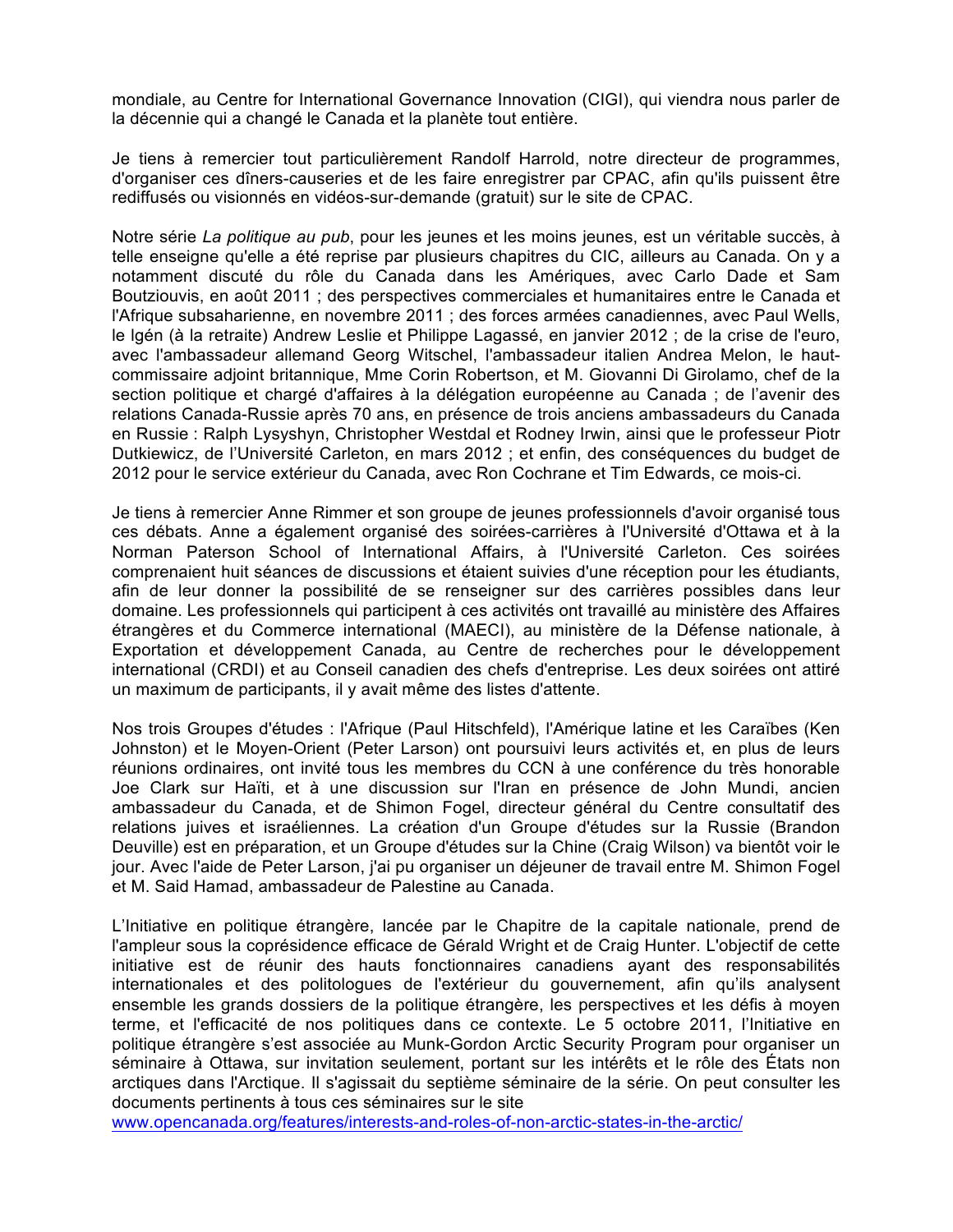Trois autres séminaires sont en cours de préparation : les défis en Asie du Sud-Est, la politique étrangère américaine, et l'avenir de l'Union européenne après la crise financière.

En mars, j'ai rencontré, à sa demande, M. Kambiz Sheikh-Hassani, chargé d'affaires d'Iran, pour discuter de la situation dans son pays.

À la fin mai, plusieurs membres du conseil de direction du CCN, y compris deux de nos membres étudiants, ont rencontré l'ambassadeur Lu Shumin, vice-président de l'Institut de politique étrangère du Peuple chinois, qui est aussi un ancien ambassadeur de Chine au Canada. Nous l'avons rencontré à sa demande, pour discuter de coopération future.

David Dyment, membre du conseil de direction, préside un groupe chargé d'organiser une conférence d'une journée sur la Chine, en novembre 2012. D'autres détails suivront.

Anne Rimmer a réussi à faire placer par ses jeunes internautes une page de la DCN sur Facebook et sur Twitter. C'est Nigel King qui a entrepris le projet, avant d'aller à Toronto pour aider le Bureau national et les autres chapitres à créer leur page sur les médias sociaux.

Pendant la première année, l'une de mes priorités était d'obtenir une subvention de trois ans du CRDI pour que nous puissions faire une recherche importante dans le cadre de l'Initiative en politique étrangère et des Groupes d'études. Sans subvention, cette recherche aurait été impossible à réaliser. Je tiens à remercier vivement Gerald Wright et Craig Hunter d'avoir fait le gros du travail, surtout Craig qui a finalisé le rapport d'utilisation de notre première subvention du CRDI. Cristina Warren a pour sa part coordonné la préparation de notre proposition, qui a été approuvée en mars 2012 pour une durée de trois ans. Dans notre demande de subvention au CRDI, nous avons notamment proposé de nouer des liens avec des établissements postsecondaires francophones de Gatineau. Cela ne s'est pas encore concrétisé, mais nous espérons le faire dès cet automne. Un grand merci au CRDI pour l'appui qu'il nous accorde.

J'aimerais aussi dire quelques mots du Bureau national du CIC, qui est maintenant installé au Centre Munk de l'Université de Toronto. Vous savez que le Conseil international du Canada (CIC) est un organisme national non partisan, dont la vocation est de renforcer la politique étrangère du Canada. Le Conseil encourage le dialogue et la recherche sur des questions internationales par l'entremise d'un réseau national réunissant des membres de diverses disciplines universitaires et de divers secteurs politiques et économiques. Ses 16 chapitres, établis dans toutes les régions du Canada, organisent des activités visant à susciter l'intérêt et la mobilisation des citoyens pour les questions internationales.

Le CIC organise un dîner de gala annuel à Toronto, en novembre, au cours duquel il décerne son prix du Mondialiste de l'année. Le lauréat de 2011 est le milliardaire égyptien Naguib Sawiris, qui a encouragé la révolte du Printemps arabe dans son pays. Tous les présidents de chapitres sont invités à ce gala, et j'y ai moi-même assisté l'an dernier.

Le CIC dispose maintenant d'une plate-forme numérique – http://www.opencanada.org – dont l'objectif est de faire connaître les meilleures recherches sur des questions internationales auprès de la population canadienne. J'encourage vivement ceux d'entre vous qui ne l'ont pas encore fait à consulter le site de façon régulière, car c'est une tribune de commentaires et de points de vue intéressants sur divers aspects de la politique étrangère du Canada.

Notre présidente nationale, Jennifer Jeffs, organise régulièrement des téléconférences avec les 16 présidents de chapitres, pour nous informer de ce qui se passe au Bureau national. Les présidents des chapitres se sont également rencontrés à Ottawa en novembre 2011, à la veille de la publication du rapport résultant du grand projet de recherche du CIC sur la propriété intellectuelle. Ce rapport compare le système canadien aux dispositifs régissant la propriété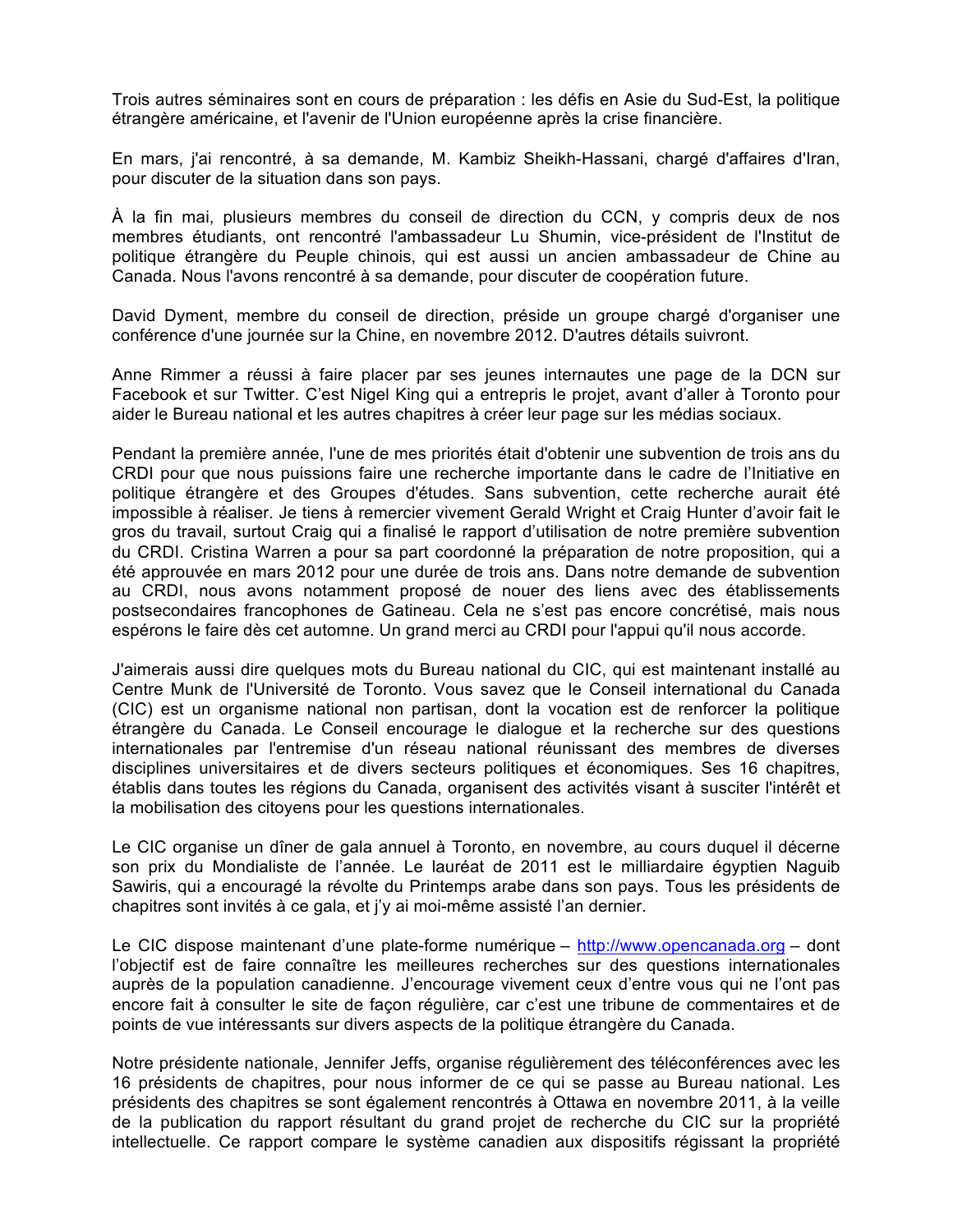intellectuelle dans les autres pays, et analyse sa pertinence en matière de compétitivité et d'innovation canadiennes. Le projet a été codirigé par Jennifer Jeffs, présidente du CIC, et par Karen Mazurkevich, journaliste économique et ancienne correspondante à l'étranger du *Wall Street Journal.* Il est possible de télécharger le rapport final, intitulé *Rights and Rents,* à partir du site du CIC (http://www.opencanada.org).

Cette année, le principal projet de recherche du CIC, Les ressources naturelles et la politique étrangère, traite de l'un des plus grands défis qui se posent aux Canadiens : comment tirer parti de façon intelligente de nos abondantes ressources énergétiques, minérales et forestières ? L'appétit vorace des économies émergentes pour nos ressources naturelles va amener le Canada à prendre d'importantes décisions en matière de politique étrangère au cours des prochaines années.

Le projet est codirigé par Jennifer Jeffs, présidente du CIC, et Madelaine Drohan, correspondante du Canada pour *The Economist*.

Le Bureau national du CIC invite les particuliers et les institutions à soumettre leurs recherches et leurs commentaires aux responsables de notre projet Les ressources naturelles et la politique étrangère. Le CIC accepte tout rapport, article et essai répondant à la question fondamentale suivante : Comment les Canadiens peuvent-ils tirer parti de façon intelligente des ressources énergétiques, minérales et forestières dont regorge leur pays? En particulier, les intéressés sont invités à réfléchir sur les sujets suivants : l'aide, l'environnement, la coopération fédérale-provinciale et les ajustements économiques, la géopolitique, l'innovation, le commerce et l'investissement. Les soumissions doivent compter au moins 600 mots et être adressées à njoseph@opencanada.org.

Tous les membres du CIC qui ont une adresse électronique devraient désormais recevoir le bulletin électronique du CIC, le « Weekly Dispatch ».

Je tiens à remercier les membres du Comité des candidatures de cette année, qui n'ont pas aménagé leurs efforts pour remplacer certains membres du conseil de direction et du comité exécutif dont les mandats étaient parvenus à échéance. Normalement, le président du comité est le président sortant, mais Colin Robertson n'a pas pu assumer cette responsabilité cette année à cause d'un grave problème à l'œil. La semaine dernière, il a subi une autre opération grâce à laquelle nous espérons qu'il retrouvera la vue. C'est donc Vicken Koundakjian qui a présidé le Comité des candidatures, avec le soutien efficace de Craig Hunter et de Lisa Huang.

Je tiens également à remercier, au nom du CCN, tous les membres du conseil de direction et du comité exécutif de leur aide et de leur soutien, notamment les deux vice-présidents, Anne Rimmer et Serge April, le directeur de programmes, Randolph Harrold, le trésorier, Martin Saidla, notre secrétaire, Jackie Côté, notre directrice des communications, Cherie Dawn, et les autres membres du conseil de direction, Anne-Marie Doyle, David Dyment, George Jacoby, Ken Johnston, Hamid Jorjani, David Lee, Carole Nap, Chris Tan, Dwayne Wright, Craig Hunter, Vicken Koundakjian, et nos deux représentants d'étudiants, Daniel-Guillaume Stringer et Chris Blackmore.

Au sein de notre équipe administrative, Sandy McCoy continue de nous offrir d'excellents services administratifs, tandis que Cristina Warren est l'agent de programmes dont nous ne saurions plus nous passer.

Les efforts que nous avons déployés pour recruter des membres auprès des jeunes commencent à porter leurs fruits. Entre mai 2009 et mai 2012, le nombre d'étudiants membres est passé de 40 à 102. Pendant la même période, le nombre de Jeunes professionnels est passé de 24 à 56. Ces résultats extrêmement positifs ont été malheureusement laminés par un